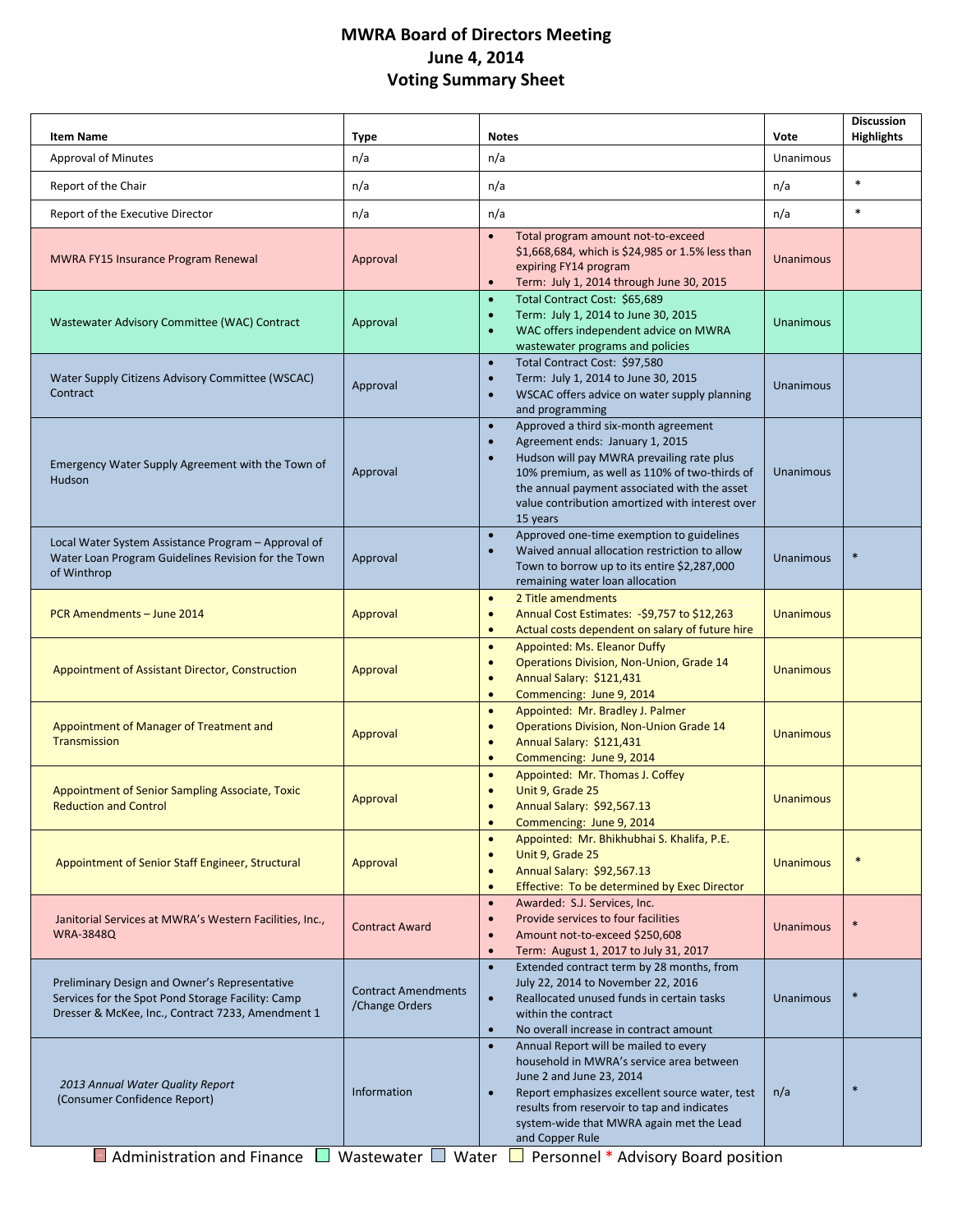Arlington • Ashland • Bedford • Belmont • Boston • Braintree • Brookline Dedham • Everett • Framingham • Hingham • Holbrook • Leominster Medford • Melrose • Milton • Nahant • Natick • Needham • Newton Revere • Saugus • Somerville • South Hadley • Southborough • Stoneham Watertown • Wellesley • Weston • Westwood • Weymouth • Wilbraham



Burlington • Cambridge • Canton • Chelsea • Chicopee • Clinton Lexington • Lynn • Lynnfield • Malden • Marblehead • Marlborough Northborough • Norwood • Peabody • Quincy • Randolph • Reading Stoughton • Swampscott • Wakefield • Walpole • Waltham Wilmington • Winchester • Winthrop • Woburn • Worcester

MWRA Advisory Board Summary of the MWRA Board of Directors Meeting Wednesday, June 4, 2014

A meeting of the Board of Directors of the Massachusetts Water Resources Authority was held on June 4, 2014 at the Charlestown Navy Yard. **Present:** Joel Barrera and Jennifer Wolowicz, Gubernatorial Appointees; John Carroll and Andrew Pappastergion, Advisory Board Representatives; Henry Vitale, Kevin Cotter and Brian Swett, City of Boston Representatives; Jack Walsh, City of Quincy Representative; Paul Flanagan, Town of Winthrop Representative. **Absent:** Chair Richard Sullivan, Gubernatorial Appointee; Joseph C. Foti, Advisory Board Representative.

## **Report of the Chair**

In the absence of Chairman Richard Sullivan, Board Member John Carroll served as the Chairman of the meeting. Mr. Carroll introduced Maeve Bartlett, who is the incoming Secretary of the Executive Office of Energy and Environmental Affairs. Secretary Sullivan is joining the Governor's office to become Chief of Staff. Ms. Bartlett stated that she is looking forward to her new role.

Mr. Carroll thanked both the MWRA and Advisory Board staffs for their efforts on the FY15 Proposed CIP and CEB.

## **Report of the Executive Director**

MWRA Executive Director Fred Laskey reported that the major leak at the Chicopee Valley Aqueduct (CVA) near Shea Avenue has been repaired and the CVA is online and in full service. Further, the Quabbin Ultraviolet (UV) facility had an issue with a valve that wouldn't allow testing of the UV; staff has successfully by-passed that valve and are installing a new valve so that the Authority can test UV and be online in time to meet the mandated schedule.

Mr. Laskey said he was pleased and honored to say that the Deer Island Treatment Plant received the "Platinum Award" from the National Association of Clean Water Agencies. It is the seventh year in a row that the Deer Island plant has not had a violation.

Harassment prevention training for Authority staff has just begun; all employees are required to take the training through the Massachusetts Commission Against Discrimination.

Staff has been trying, on their own time, to encourage a pair of falcons to nest at Deer Island. This year there are between two and three peregrines that have hatched out. The Department of Fish and Wildlife will be coming out to tag them.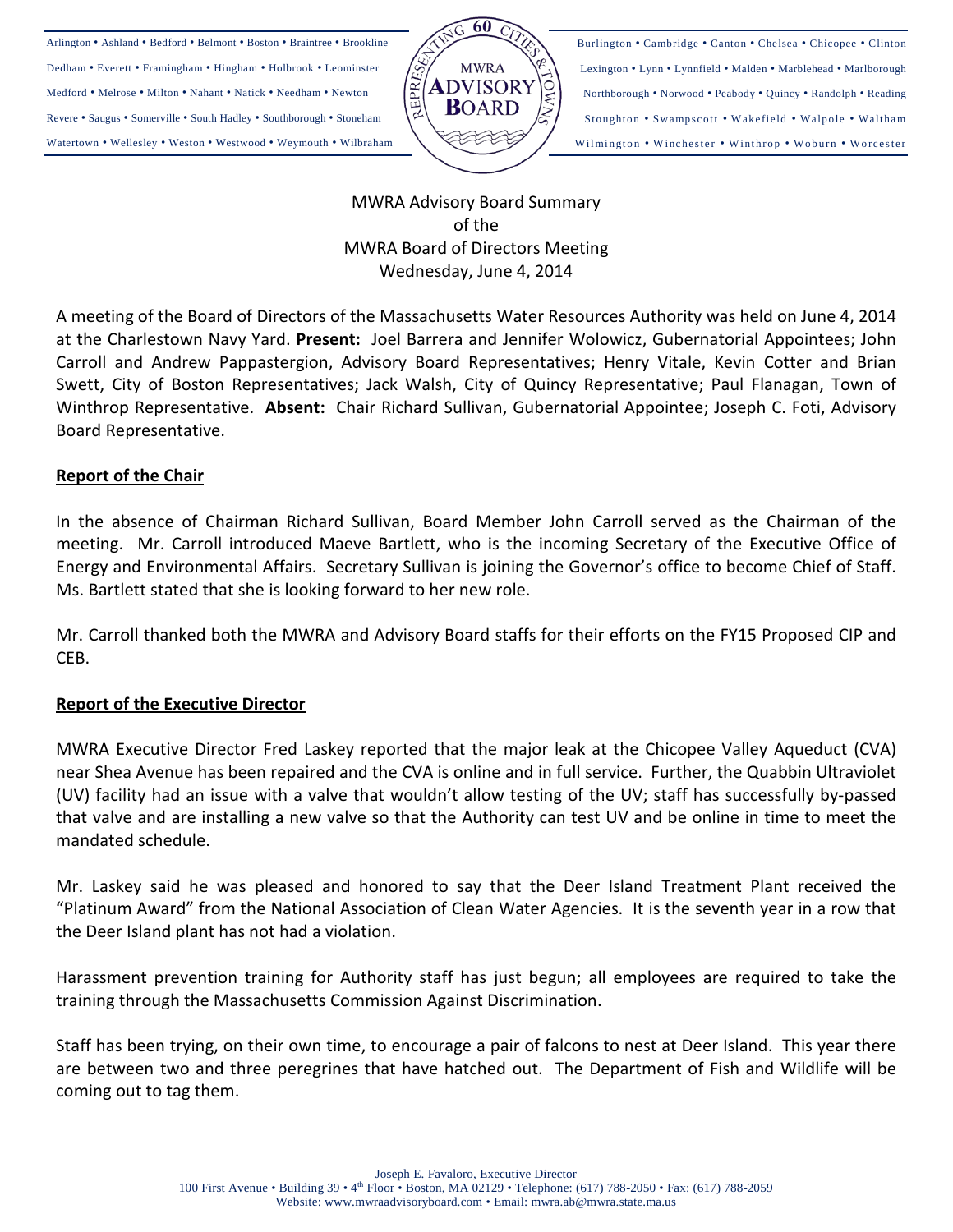In regard to co-digestion, the Coast Guard has determined that the slurry would not be treated as a fuel, reducing permit requirements. The MWRA also had soundings completed on whether dredging would be required at the pier; the first report says that no dredging will be required.

Waste Management has received a "pre-fabricated" building for the Charlestown location and received some of the permits they will need.

Staff continues to do analysis on where to store the product on the island. Because Waste Management would have to barge, the hope was to barge larger amounts in fewer trips, which would require storing some material on the island.

Mr. Carroll asked when the food waste removal requirement is to begin. Deer Island Wastewater Treatment Plant Director David Duest stated that the new regulations go into effect on October 1, 2014. Mr. Carroll said the MWRA is spending capital money on a pilot program that theoretically cannot be proven successful. Mr. Laskey stated that, to date, the Authority did spend \$500,000; of that, \$300,000 was received in grants. Staff will seek further grants from the state to make up the difference.

MWRA Chief Operating Officer Michael Hornbrook added that staff is still trying to firm up the costs to bring to the Board. The MWRA initially got grants and were making minor modifications; when barging came up, staff required more information to seek firm costs.

Mr. Carroll asked where the piping costs are. Mr. Hornbrook said that staff is still trying to determine that. When the size of the barge is determined, staff will know what size the pipes will need to be on the island. Deputy Chief Operating Officer John Vetere added that pumps on the barge would convey 700 feet to 800 feet from the pier to the gravity thickener. Glass-lined pipe will be used and installed by MWRA staff.

Board Member Joel Barrera stated that the state has a great interest in this program and the City of Boston is supportive.

Board Member Brian Swett said staff is still evaluating if this makes sense but the potential outcome is huge and he is excited about the benefit.

Mr. Carroll said he hasn't seen a preliminary outline for this report. Capital costs, operating costs, benefits received, and whether this is positive or negative for the restaurants, etc. that have to comply with this. How many institutions will this affect? Mr. Swett stated that the state regulations on food waste are already final. Mr. Carroll asked, "have we, as a Board, seen how this whole program is going to work?" Mr. Laskey said staff can lay out the program in one staff summary. He stated, "this process will work; it is just a matter of how well and the cost to get there."

Mr. Carroll asked what the ancillary impacts are. What are the impacts to Charlestown and Winthrop? How many vehicles per day will be going through Charlestown to the receiving facility? The Board needs to know the traffic impacts and an estimation on the impacts for 1,700 institutions. Mr. Swett said that is not a topic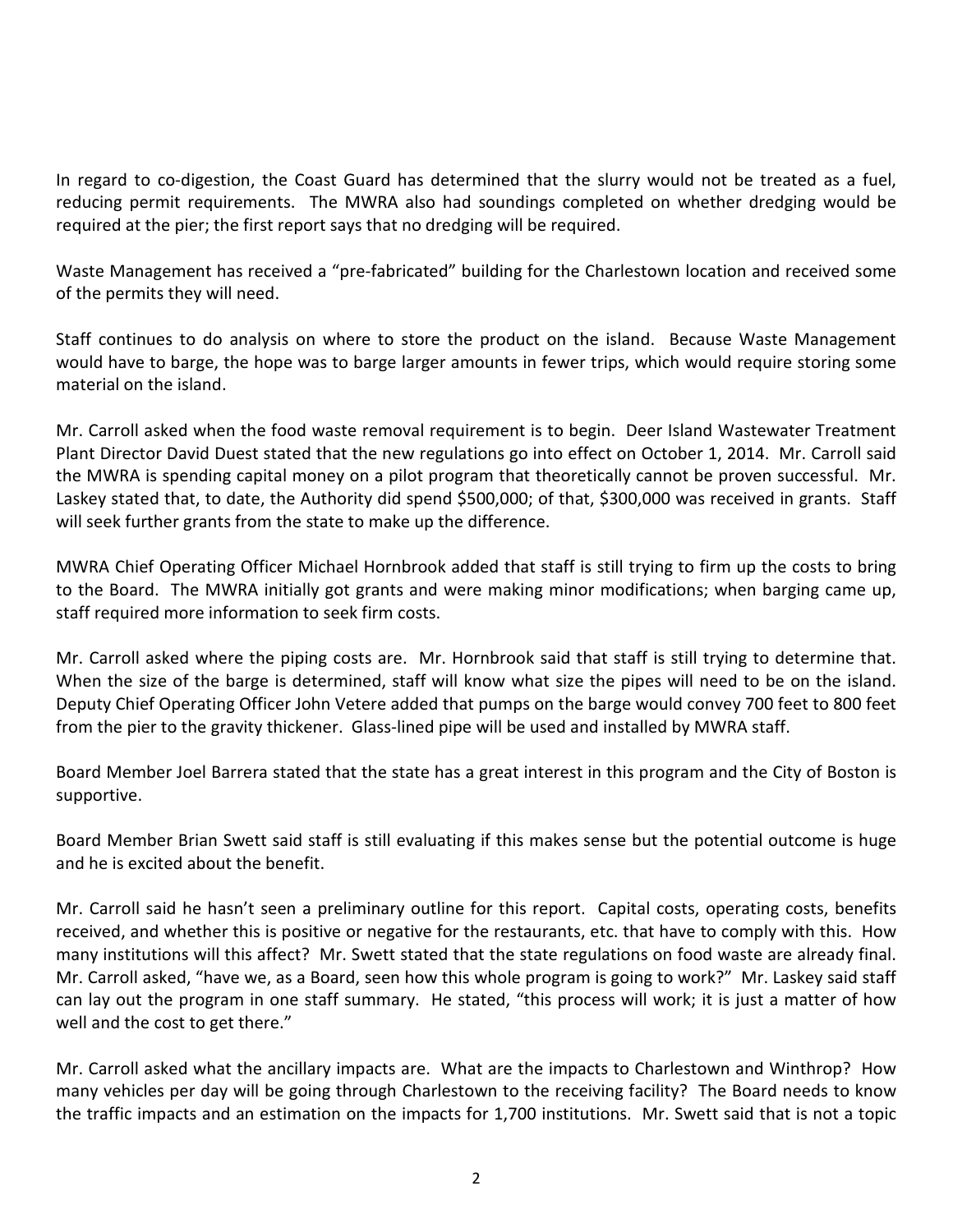for this Board to debate because it is already done. He stated that he is more than comfortable on the volume of trucks. Mr. Carroll asked, "can we see those numbers please?"

Mr. Laskey said the June  $25<sup>th</sup>$  meeting will be utilized to approve the FY15 budgets.

## **Hearings on the Draft FY15 Capital Improvement Program and Current Expense Budget**

Prior to the Committee meetings, a hearing was held on the MWRA's Proposed FY15 CIP and CEB, with the Advisory Board offering its *Integrated Comments and Recommendations* and the MWRA making an FY15 Draft Final Budget Hearing Presentation.

Board Member Henry Vitale commended MWRA and Advisory Board staff, stating that they did an outstanding and thoughtful job with the CIP and CEB budgets.

## **Approvals**

## **MWRA FY15 Insurance Program Renewal**

June 30, 2015.

The Board voted to authorize the Executive Director, on behalf of the Authority, to award to the lowest eligible and responsive bidders, insurance policies, bonds and contracts for services for MWRA's FY15 Insurance Program, for the period beginning July 1, 2014 through June 30, 2015, for the premiums and fees described below, and incorporated by reference for the record, for a total program amount not-to-exceed \$1,668,684: (1) Workers' Compensation Excess Policy with New York Marine Insurance Co. submitted by broker Willis of Massachusetts, with a \$25 million limit and a \$500,000 self-insured retention, for a premium of \$146,016; (2) Property Policy (including Boiler and Machinery coverage) with FM Global Insurance Co., with various limits of coverage with a \$2.5 million self-insured retention, for a premium of \$725,197; (3) General Liability Policies (including Automobile Liability, Marine Liability, Wharfingers, and Employment Practice Liability) with C.V. Starr/Civic Risk Insurance Companies submitted by broker William Gallagher Associates, with a \$25 million limit and a \$2.5 million self-insured retention, for a premium of \$357,118; (4) Excess Liability Policies with insurance companies to be determined and submitted by broker William Gallagher Associates, providing a combined total of \$75 million of excess liability coverage for a total combined premium not-to-exceed \$300,000; (5) Public Official's Liability Policy with ACE USA Insurance Co., submitted by broker William Gallagher Associates, with a \$5 million limit and a \$1 million deductible, for a premium of \$47,187; (6) Fiduciary Liability Policy with AXIS Insurance Co., submitted by broker William Gallagher Associates, with a \$5 million limit and a \$1 million deductible, for a premium of \$10,902; (7) Public Official's/Crime Bond with The Hartford Insurance Co., submitted by broker William Gallagher Associates, with a \$1 million limit and a \$25,000 deductible for a premium (including commission) of \$6,714; (8) Treasurer's Bond with a \$1 million limit with a vendor to be determined in an amount not-to-exceed \$3,300, with a one-year term beginning February 5, 2015; and (9) Broker contracts with William Gallagher Associates for an amount of \$57,000 and with Willis of Massachusetts for an amount of \$15,250, with a term beginning from notice of award through

3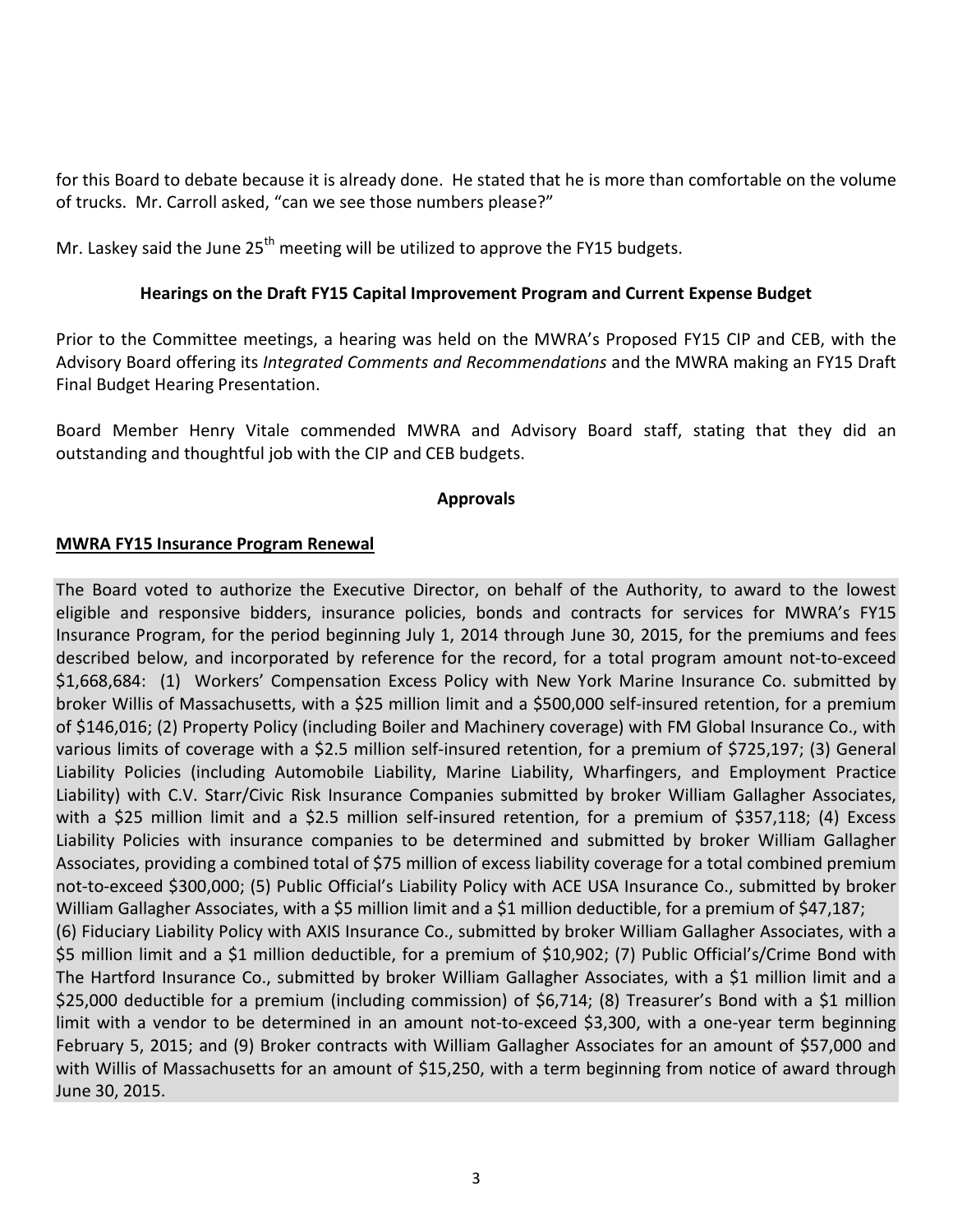#### **Wastewater Advisory Committee Contract**

The Board voted to authorize the Executive Director, on behalf of the Authority, to execute a contract, substantially in the form presented and filed with the records of the meeting, with the Wastewater Advisory Committee for a term of one year, from July 1, 2014 to June 30, 2015, for a total contract cost of \$65,689.

#### **Water Supply Citizens Advisory Committee Contract**

The Board voted to authorize the Executive Director, on behalf of the Authority, to execute a contract, substantially in the form presented and filed with the records of the meeting, with the Water Supply Citizens Advisory Committee for a one-year period beginning July 1, 2014, with a total contract cost of \$97,580.

#### **Emergency Water Supply Agreement with the Town of Hudson**

The Board voted to authorize the Executive Director, on behalf of the Authority, to execute a six-month Emergency Water Supply Agreement with the Town of Hudson, substantially in the form presented and filed with the records of the meeting.

### **Local Water System Assistance Program – Approval of Water Loan Program Guidelines Revision for the Town of Winthrop**

The Board voted to approve a one-time exemption to the Program Guidelines for the Local Water System Assistance Program to waive the annual allocation restriction for the Town of Winthrop to allow the Town to borrow up to its entire \$2,287,000 remaining water loan allocation.

Board Member Andrew Pappastergion asked if MWRA has done this in the past. Senior Program Manager Carl Leone stated that the Town of Reading had a similar request in 2013 because of water quality problems.

Mr. Pappastergion asked what would happen if the MWRA had a "run" on communities looking for advancements. Mr. Hornbrook stated that it hasn't happened in 15 years. Mr. Laskey added that staff would be working with Advisory Board staff to develop a procedure where communities would give the Authority some notice; this case was a dire situation.

MWRA Advisory Board Executive Director Joseph Favaloro stated that he hoped there would be more instances where communities are expediting to improve their local systems. The Advisory Board supports Winthrop's request, as it did Reading's request. Advisory Board staff will work with the Authority to help communities plan. That is what the money is for – to spend it to improve the system.

Mr. John Carroll asked if Winthrop has used its money. Mr. Leone stated that Winthrop has used \$1 million of the \$3.3 million that had been available to them.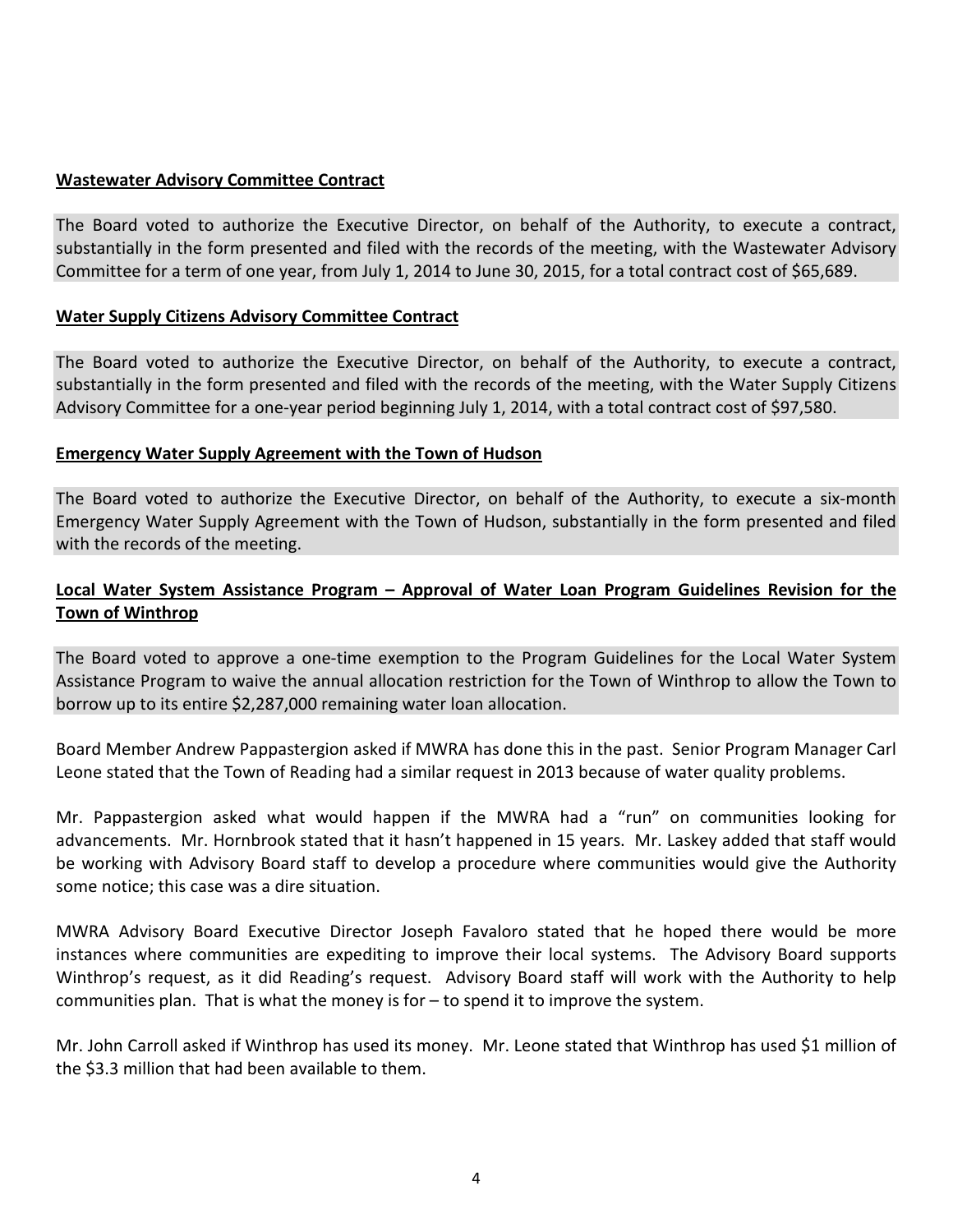Mr. Carroll asked why Winthrop has not done more. Board Member Paul Flanagan, who represents Winthrop, stated that the Town has a new Public Works Director who is aggressive. With the new Director, these monies will be spent.

Mr. Laskey stated that the use of these funds is good for the Authority; it is a positive sign that the program is moving in the right direction.

#### **PCR Amendments – June 2014**

The Board voted to approve amendments to the Position Control Register, as presented and filed with the records of the meeting.

## **Appointment of Assistant Director, Construction**

The Board voted to approve the Executive Director's recommendation to appoint Ms. Eleanor Duffy (Unit 9, Grade 30) to the position of Assistant Director of Construction, Operations Division (Non-Union, Grade 14), at an annual salary of \$121,431 commencing on June 9, 2014.

## **Appointment of Manager of Treatment and Transmission**

The Board voted to approve the Executive Director's recommendation to appoint Mr. Bradley J. Palmer (Non-Union, Grade 14) to the position of Manager, Treatment and Transmission, Operations Division (Non-Union, Grade 14), at an annual salary of \$121,431, commencing on June 9, 2014.

## **Appointment of Senior Sampling Associate, Toxic Reduction and Control**

The Board voted to approve the Executive Director's recommendation to appoint Mr. Thomas J. Coffey (Unit 9, Grade 23) to the position of Senior Sampling Associate, Toxic Reduction and Control (Unit 9, Grade 25), at an annual salary of \$92,567.13, commencing on June 9, 2014.

#### **Appointment of Senior Staff Engineer, Structural**

The Board voted to approve the Executive Director's recommendation to appoint Mr. Bhikhubhai S. Khalifa, P.E., to the position of Senior Staff Engineer, Structural (Unit 9, Grade 25), at the recommended salary of \$92,567.13, to be effective on the date designated by the Executive Director.

Mr. Vitale asked how this position was advertised. Human Resources Director Robert Donnelly stated that the position was posted on external sites, such as Monster.com, Craig's List and engineering job forums.